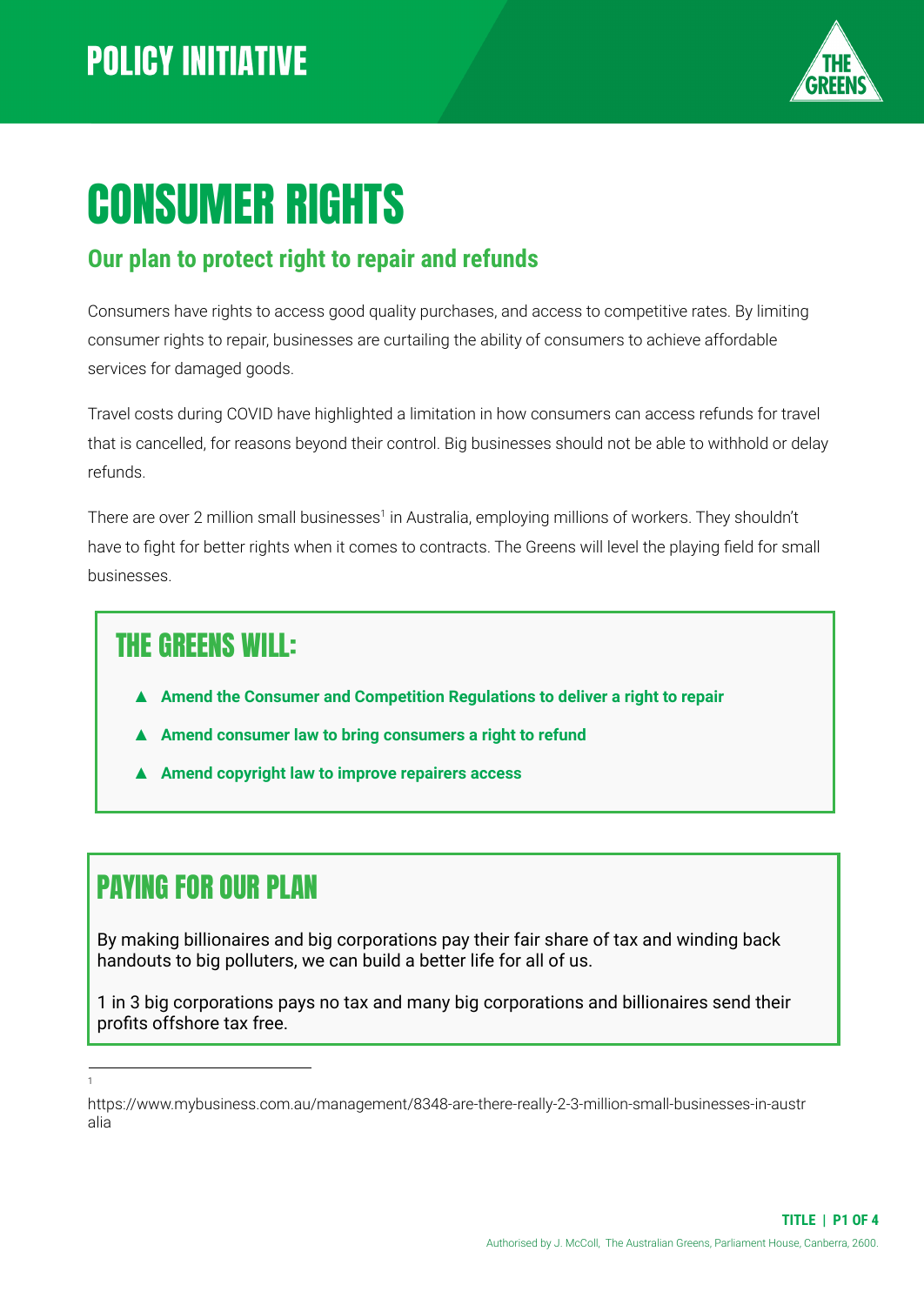

The Greens will tax billionaires with a new 'billionaires tax', require big corporations making excessive profits to pay a 'corporate super-profits tax' and axe billions of dollars in handouts to the coal, oil and gas giants that are driving the climate crisis.

When big corporations and billionaires pay their fair share, everyone can have the services they need for a better life.

#### **RIGHT TO REPAIR**

The Greens will amend the Competition and Consumer Regulations 2010 to include a new consumer guarantee for manufacturers to provide reasonable software updates for a reasonable time period after the product has been purchased, with no option to limit or exclude that guarantee.

In consultation with State and Territory Governments, the Greens will amend the Competition and Consumer Regulations 2010, to make it a contravention for suppliers and manufacturers who fail to provide a remedy to consumers when legally obliged to do so under the consumer guarantees. We will empower the Australian Consumer and Competition Commission to seek pecuniary penalties, in addition to redress for affected consumers.

The Greens will conduct an independent public review of existing medical device regulations to assess whether they strike a balance between repair access and device safety that maximises community wellbeing.

The Greens will amend the Competition and Consumer Regulations 2010, to require manufacturer warranties on goods to include text (located in a prominent position in the

warranty), stating that entitlements to a remedy under the consumer guarantees do not require consumers to have previously used authorised repair services or spare parts.

We will amend the technological protection measures regime in the Copyright Act 1968 and Copyright Regulations 2017 to better facilitate repairers' access to embedded information protected by TPMs necessary for issue diagnosis and repair.

The Greens will amend the Copyright Act 1968 to make unenforceable any part of an agreement restricting or preventing a use of copyright material permitted by copyright exceptions.

#### **RIGHT TO REFUND**

The Greens will make necessary changes to Australian Consumer Law to implement reforms that will make it easier for consumers to get refunds from service providers and for travel agents to obtain refunds from service providers on behalf of their customers.

In order to make travel credits and vouchers fairer, we will mandate minimum requirements for travel vouchers/credits provided by travel and tourism businesses in lieu of a service.